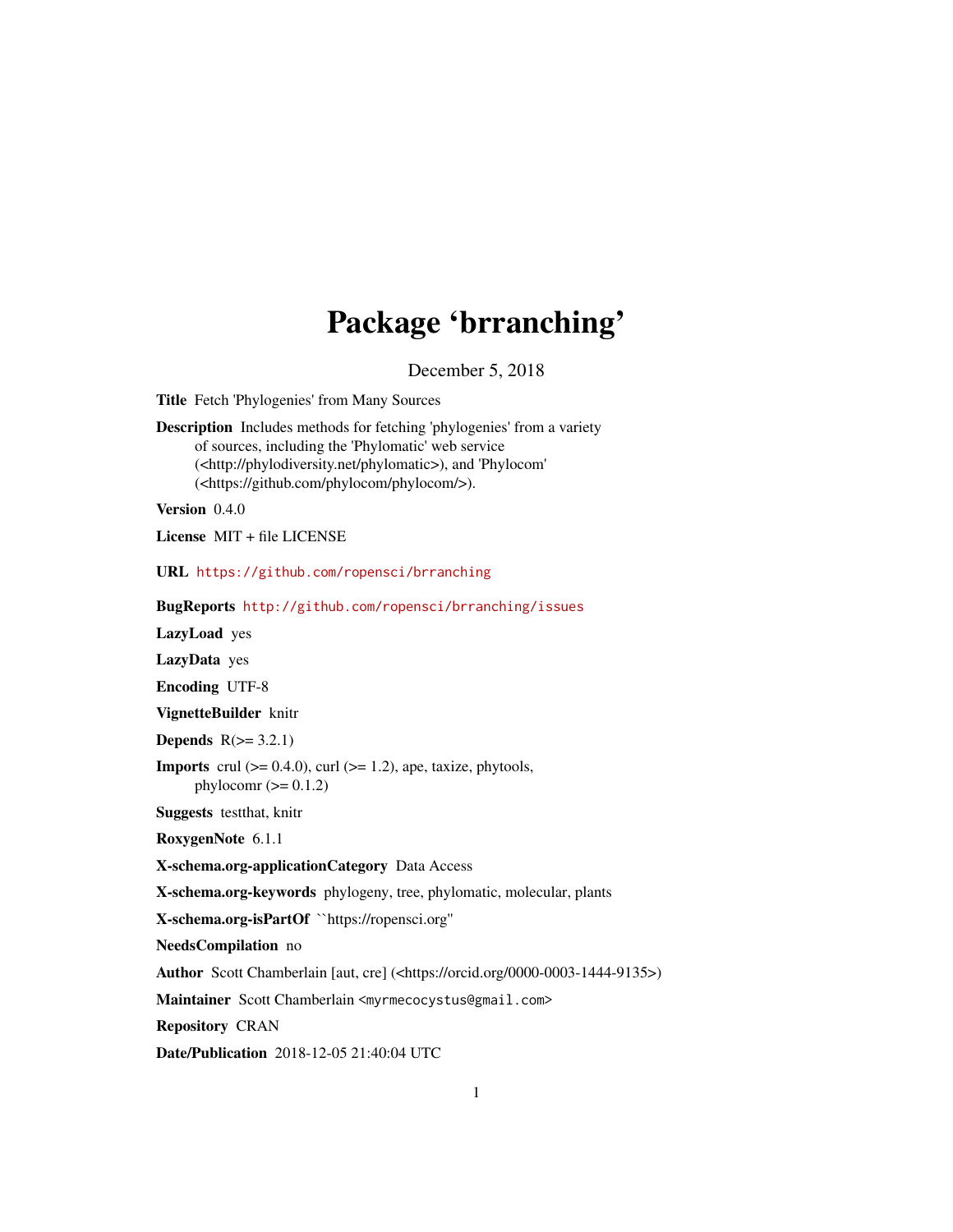### <span id="page-1-0"></span>R topics documented:

| Index |  |  |
|-------|--|--|
|       |  |  |
|       |  |  |
|       |  |  |
|       |  |  |
|       |  |  |
|       |  |  |
|       |  |  |

brranching-package *Phylogenies from many sources*

#### Description

Phylogenies from many sources

#### Author(s)

Scott Chamberlain [myrmecocystus@gmail.com](mailto:myrmecocystus@gmail.com)

<span id="page-1-1"></span>phylomatic *Query Phylomatic for a phylogenetic tree.*

#### Description

Query Phylomatic for a phylogenetic tree.

#### Usage

```
phylomatic(taxa, taxnames = TRUE, get = "GET", informat = "newick",
 method = "phylomatic", storedtree = "R20120829", treeuri = NULL,
 taxaformat = "slashpath", outformat = "newick", clean = TRUE,
 db = "apg", msgs = TRUE, ...)
```
#### Arguments

| taxa     | Phylomatic format input of taxa names.                                                                                                                                             |
|----------|------------------------------------------------------------------------------------------------------------------------------------------------------------------------------------|
| taxnames | If TRUE (default), we get the family names for you to attach to your species<br>names to send to Phylomatic API. If FALSE, you have to provide the strings in<br>the right format. |
| get      | 'GET' (default) or 'POST' format for submission to the website.                                                                                                                    |
| informat | One of newick (default), nexml, or cdaordf. If using a stored tree, informat<br>should always be newick.                                                                           |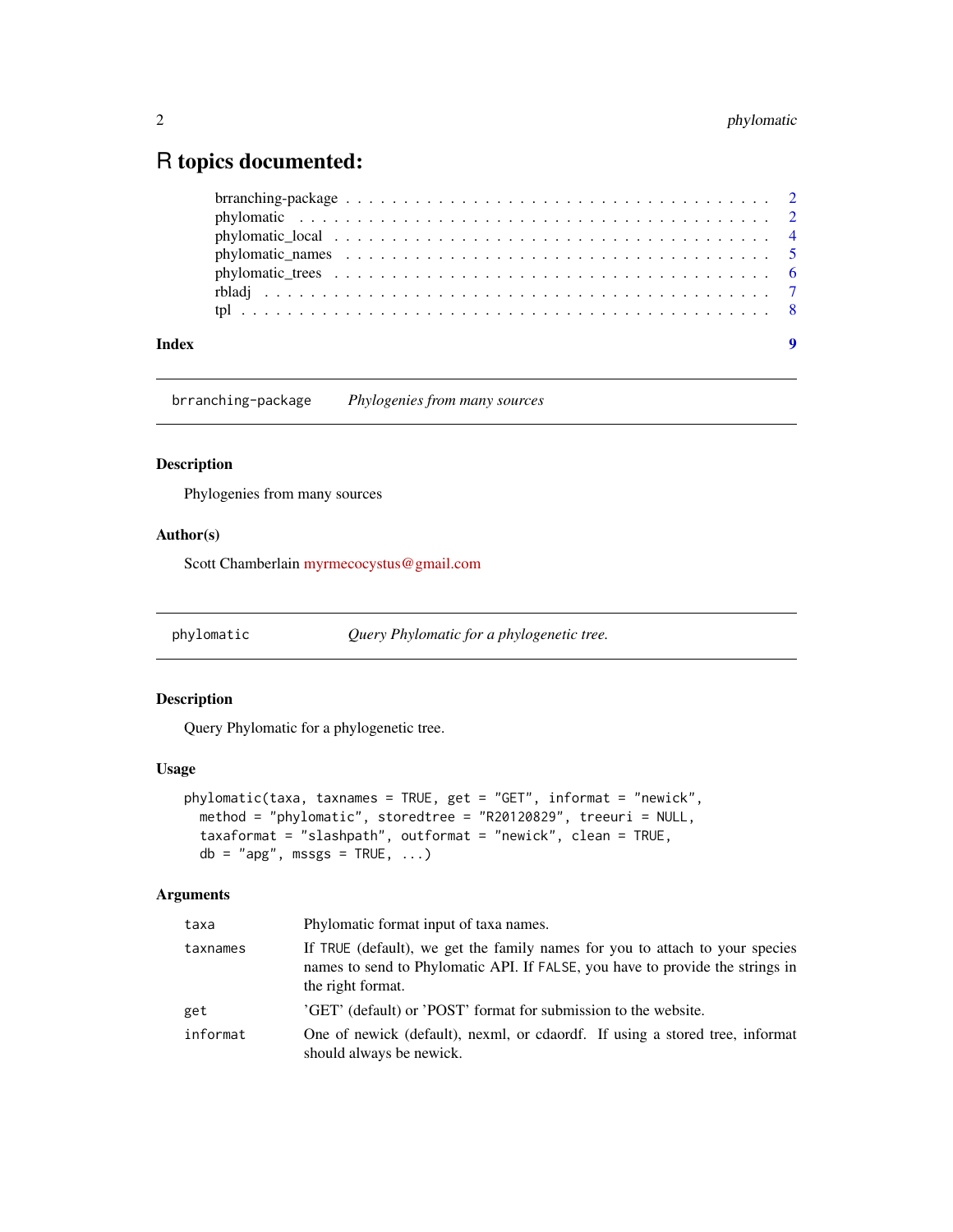#### <span id="page-2-0"></span>phylomatic 3

| method     | One of phylomatic (default) or convert                                                                                                                                                                           |
|------------|------------------------------------------------------------------------------------------------------------------------------------------------------------------------------------------------------------------|
| storedtree | One of R20120829 (Phylomatic tree R20120829 for plants), smith 2011 (Smith<br>2011, plants), binindaemonds 2007 (Bininda-Emonds 2007, mammals), or zanne 2014<br>(Zanne et al. 2014, plants). Default: R20120829 |
| treeuri    | URL for a phylogenetic tree in newick format.                                                                                                                                                                    |
| taxaformat | Only option is slashpath for now. Leave as is.                                                                                                                                                                   |
| outformat  | One of newick, nexml, or fyt.                                                                                                                                                                                    |
| clean      | Return a clean tree or not. Default: TRUE                                                                                                                                                                        |
| db         | One of "ncbi", "itis", or "apg". Default: apg.                                                                                                                                                                   |
| mssgs      | Print messages. Default: TRUE                                                                                                                                                                                    |
| $\cdot$    | curl options passed on to crul:: HttpClient                                                                                                                                                                      |

#### Details

Use the web interface at <http://phylodiversity.net/phylomatic/>

If you set taxnames = FALSE, you need to pass in a character vector, with each element like this example: "asteraceae/taraxacum/taraxacum\_officinale", of the form "family/genus/genus\_specfic epithet"

#### Value

Newick formatted tree as phylo object or nexml character string

#### Examples

```
## Not run:
# Input taxonomic names
taxa <- c("Poa annua", "Phlox diffusa", "Helianthus annuus")
tree <- phylomatic(taxa=taxa, get = 'POST')
plot(tree, no.margin=TRUE)
# Genus names
taxa <- c("Poa", "Phlox", "Helianthus")
tree <- phylomatic(taxa=taxa, storedtree='R20120829', get='POST')
plot(tree, no.margin=TRUE)
# Lots of names
taxa <- c("Poa annua", "Collomia grandiflora", "Lilium lankongense", "Phlox diffusa",
"Iteadaphne caudata", "Gagea sarmentosa", "Helianthus annuus")
tree <- phylomatic(taxa=taxa, get = 'POST')
plot(tree, no.margin=TRUE)
# Don't clean - clean=TRUE is default
(tree <- phylomatic(taxa=taxa, clean = FALSE))
## with clean=FALSE, you can get non-splitting nodes, which you
## need to collpase before plotting
library('ape')
plot(collapse.singles(tree), no.margin=TRUE)
```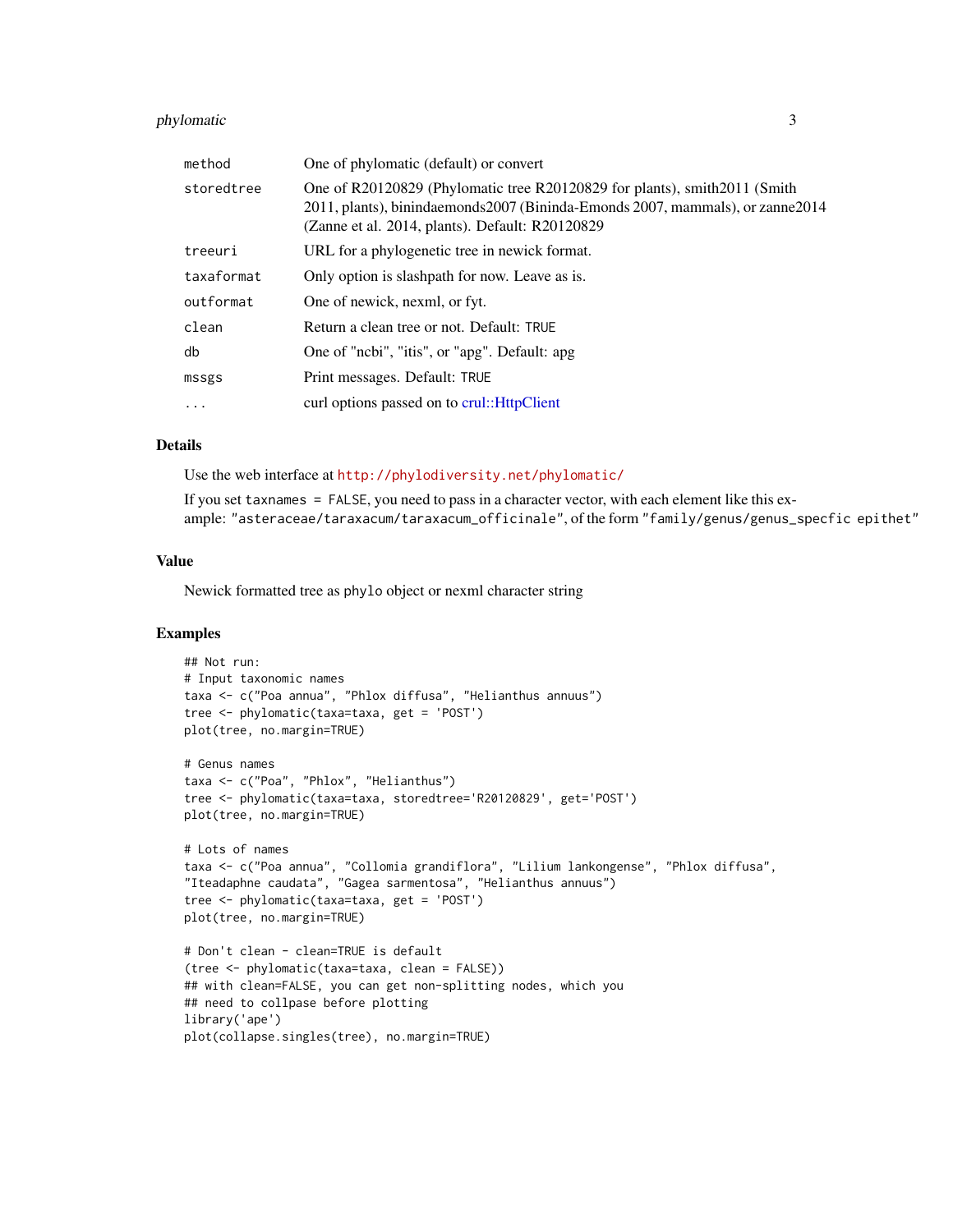```
# Output NeXML format
taxa <- c("Gonocarpus leptothecus", "Gonocarpus leptothecus", "Lilium lankongense")
out <- phylomatic(taxa=taxa, get = 'POST', outformat = "nexml")
cat(out)
# Lots of names, note that when you have enough names (number depends on length of individual
# names, so there's no per se rule), you will get an error when using `get='GET'`,
# when that happens use `get='POST'`
library("taxize")
spp <- names_list("species", 500)
# phylomatic(taxa = spp, get = "GET")
(out <- phylomatic(taxa = spp, get = "POST"))
plot(out)
# Pass in a tree from a URL on the web
spp <- c("Abies_nordmanniana", "Abies_bornmuelleriana", "Abies_cilicica", "Abies_cephalonica",
"Abies_numidica", "Abies_pinsapo", "Abies_alba")
url <- "http://datadryad.org/bitstream/handle/10255/dryad.8791/final_tree.tre?sequence=1"
phylomatic(taxa=spp, treeuri=url)
## End(Not run)
```
phylomatic\_local *Use Phylomatic locally - ideal for large queries*

#### Description

Use Phylomatic locally - ideal for large queries

#### Usage

```
phylomatic_local(taxa, taxnames = TRUE, storedtree = "R20120829",
 db = "agg", \text{ lowercase} = FALSE, \text{nodes} = FALSE, \text{verbs}
```
#### Arguments

| taxa       | (character) Phylomatic format input of taxa names. required                                                                                                                                                    |
|------------|----------------------------------------------------------------------------------------------------------------------------------------------------------------------------------------------------------------|
| taxnames   | If TRUE (default), we get the family names for you to attach to your species<br>names to send to Phylomatic API. If FALSE, you have to provide the strings in<br>the right format. See Details.                |
| storedtree | One of R20120829 (Phylomatic tree R20120829 for plants), smith 2011 (Smith<br>2011, plants), binindaemonds2007 (Bininda-Emonds 2007, mammals), or zanne2014<br>(Zanne et al. 2014, plants). Default: R20120829 |
| db         | (character) One of "ncbi", "itis", or "apg". Default: apg                                                                                                                                                      |
| lowercase  | (logical) Convert all chars in taxa file to lowercase. Default: FALSE                                                                                                                                          |
| nodes      | (logical) label all nodes with default names. Default: FALSE                                                                                                                                                   |
| verbose    | (logical) Print messages. Default: TRUE                                                                                                                                                                        |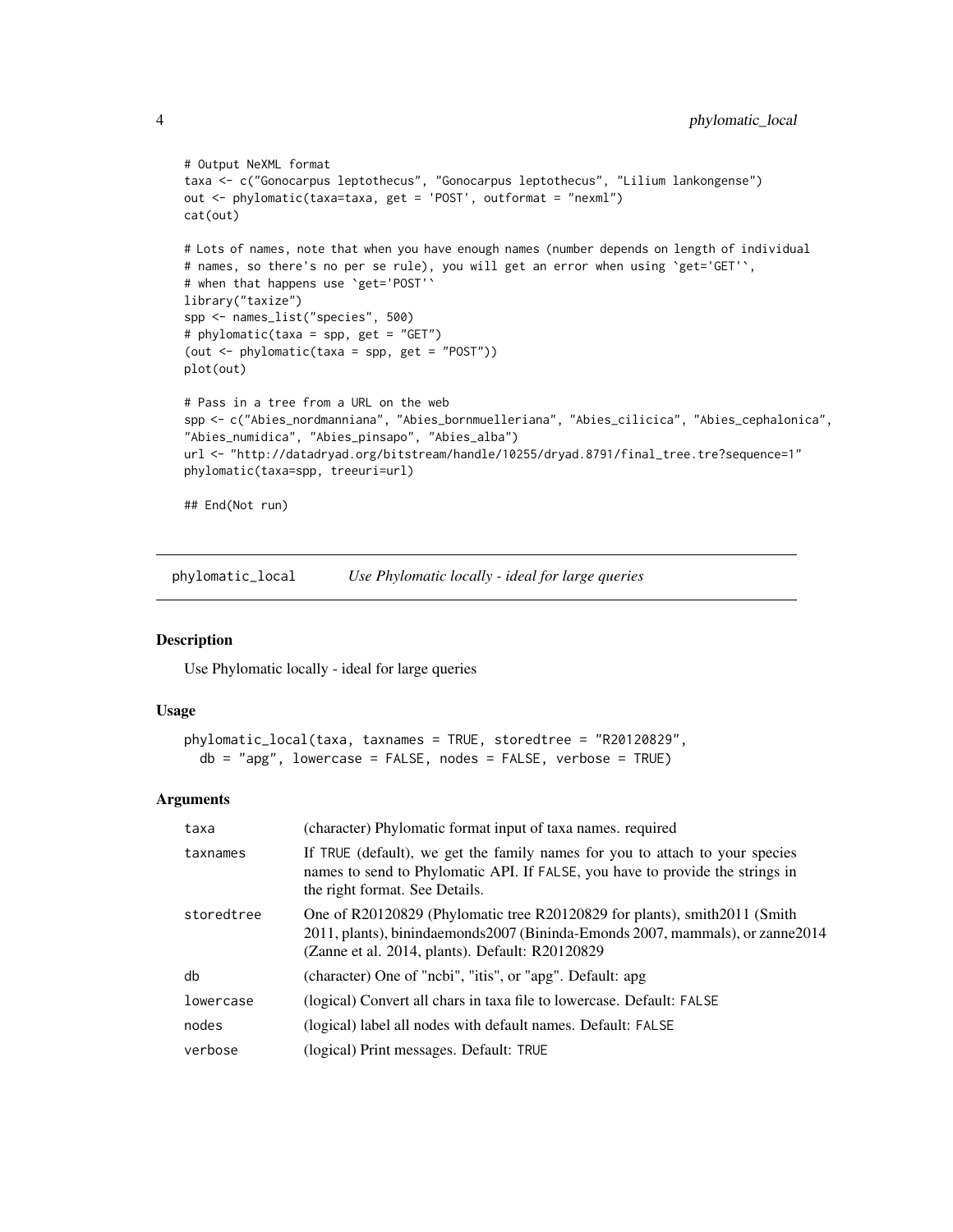#### <span id="page-4-0"></span>phylomatic\_names 5

#### Details

uses [phylocomr::ph\\_phylomatic\(\)](#page-0-0) under the hood

This function uses Phylomatic via Phylocom using the **phylocomr** package. The interface is slightly different from [phylomatic\(\)](#page-1-1): there's no tree by URL available, and some of the parameters are not included here.

If you set taxnames = FALSE, you need to pass in a character vector, with each element like this example: "asteraceae/taraxacum/taraxacum\_officinale", of the form "family/genus/genus\_specfic epithet"

#### Value

Newick formatted tree as phylo object

#### Examples

```
## Not run:
library('ape')
# Input taxonomic names
taxa <- c("Poa annua", "Phlox diffusa", "Helianthus annuus")
(tree <- phylomatic_local(taxa))
plot(collapse.singles(tree), no.margin=TRUE)
taxa <- c("Poa annua", "Collomia grandiflora", "Lilium lankongense",
```

```
"Phlox diffusa", "Iteadaphne caudata", "Gagea sarmentosa",
"Helianthus annuus")
(tree <- phylomatic_local(taxa))
plot(collapse.singles(tree), no.margin=TRUE)
```

```
library("taxize")
spp <- names_list("species", 500)
length(spp)
(tree <- phylomatic_local(spp))
```
## End(Not run)

<span id="page-4-1"></span>phylomatic\_names *Phylomatic names*

#### **Description**

Get family names to make Phylomatic input object, and output input string to Phylomatic for use in the function phylomatic

#### Usage

```
phylomatic_names(taxa, format = "isubmit", db = "ncbi")
```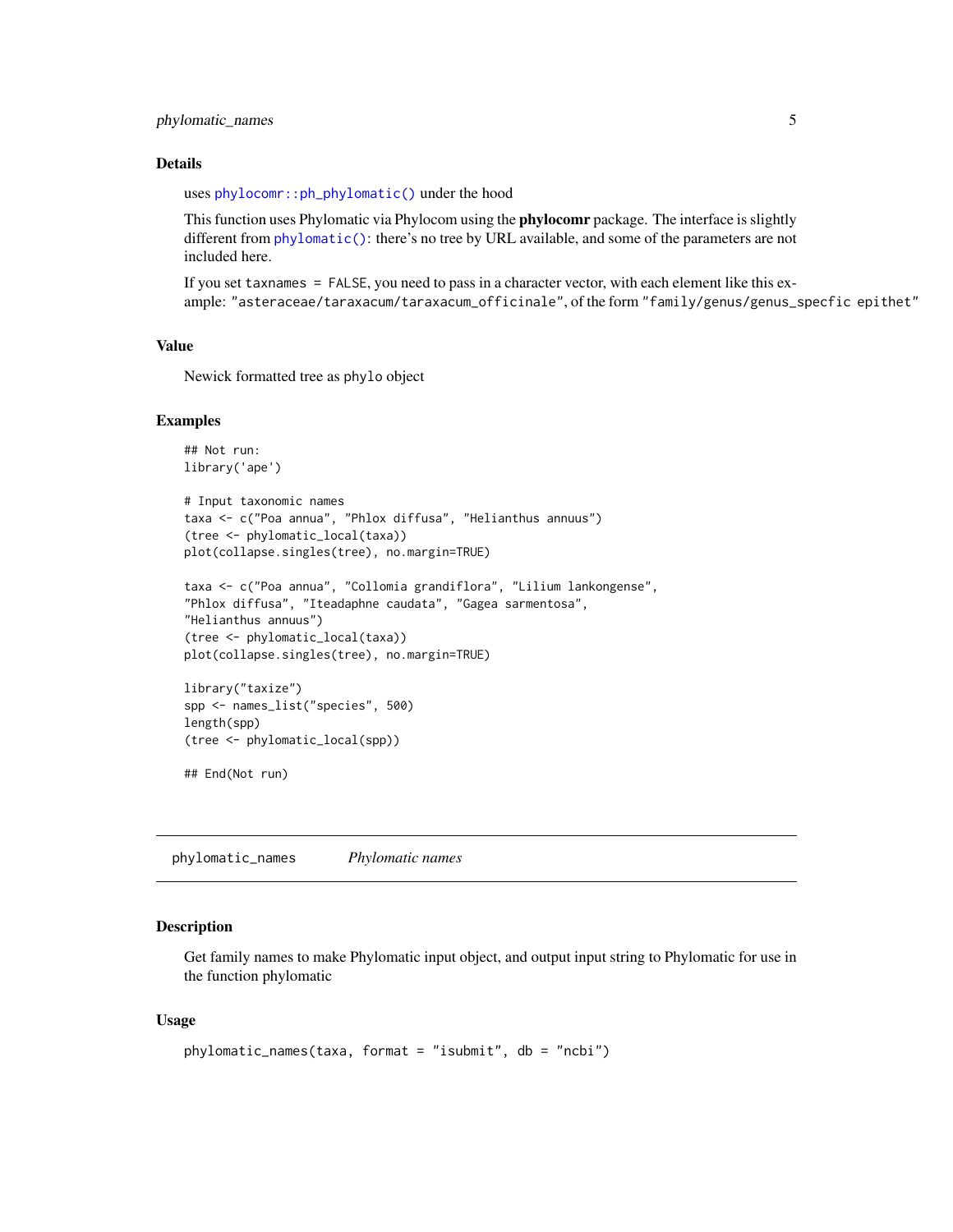#### <span id="page-5-0"></span>Arguments

| taxa   | quoted tsn number (taxonomic serial number)                                                                                                                                                                                                      |
|--------|--------------------------------------------------------------------------------------------------------------------------------------------------------------------------------------------------------------------------------------------------|
| format | output format, isubmit (you can paste in to the Phylomatic website), or 'rsubmit'<br>to use in fxn phylomatic_tree                                                                                                                               |
| db     | One of "ncbi", "itis", or "apg". if you use "apg", no HTTP requests are made (no<br>internet connection needed), whereas if you use "ncbi" or "itis" you do need an<br>internet connection. IMPORTANT: see Authentication below if using "ncbi". |

#### Value

string (e.g., "pinaceae/pinus/pinus\_contorta"), in Phylomatic submission format

#### Authentication

NCBI Entrez doesn't require that you use an API key, but you get higher rate limit with a key, from 3 to 10 requests per second, so do get one. Run taxize: :use\_entrez() or see https://ncbiinsights.ncbi.nlm.nih.gov/2017/11/0 api-keys-for-the-e-utilities/ for instructions.

NCBI API key handling logic is done inside of the taxize package, used inside this function.

Save your API key with the name ENTREZ\_KEY as an R option in your .Rprofile file, or as environment variables in either your .Renviron file or .bash\_profile file, or .zshrc file (if you use oh-my-zsh) or similar. See [Startup](#page-0-0) for help on R options and environment variables. You cannot pass in your API key in this function.

Remember to restart your R session (and to start a new shell window/tab if you're using the shell) to take advantage of the new R options or environment variables.

We strongly recommend using environment variables over R options.

#### Examples

```
## Not run:
mynames <- c("Poa annua", "Salix goodingii", "Helianthus annuus")
phylomatic_names(taxa = mynames, format='rsubmit')
phylomatic_names(mynames, format='rsubmit', db="apg")
phylomatic_names(mynames, format='isubmit', db="ncbi")
phylomatic_names(mynames, format='isubmit', db="apg")
## End(Not run)
```
phylomatic\_trees *Phylogenies to use with phylomatic*

#### Description

Phylogenies to use with phylomatic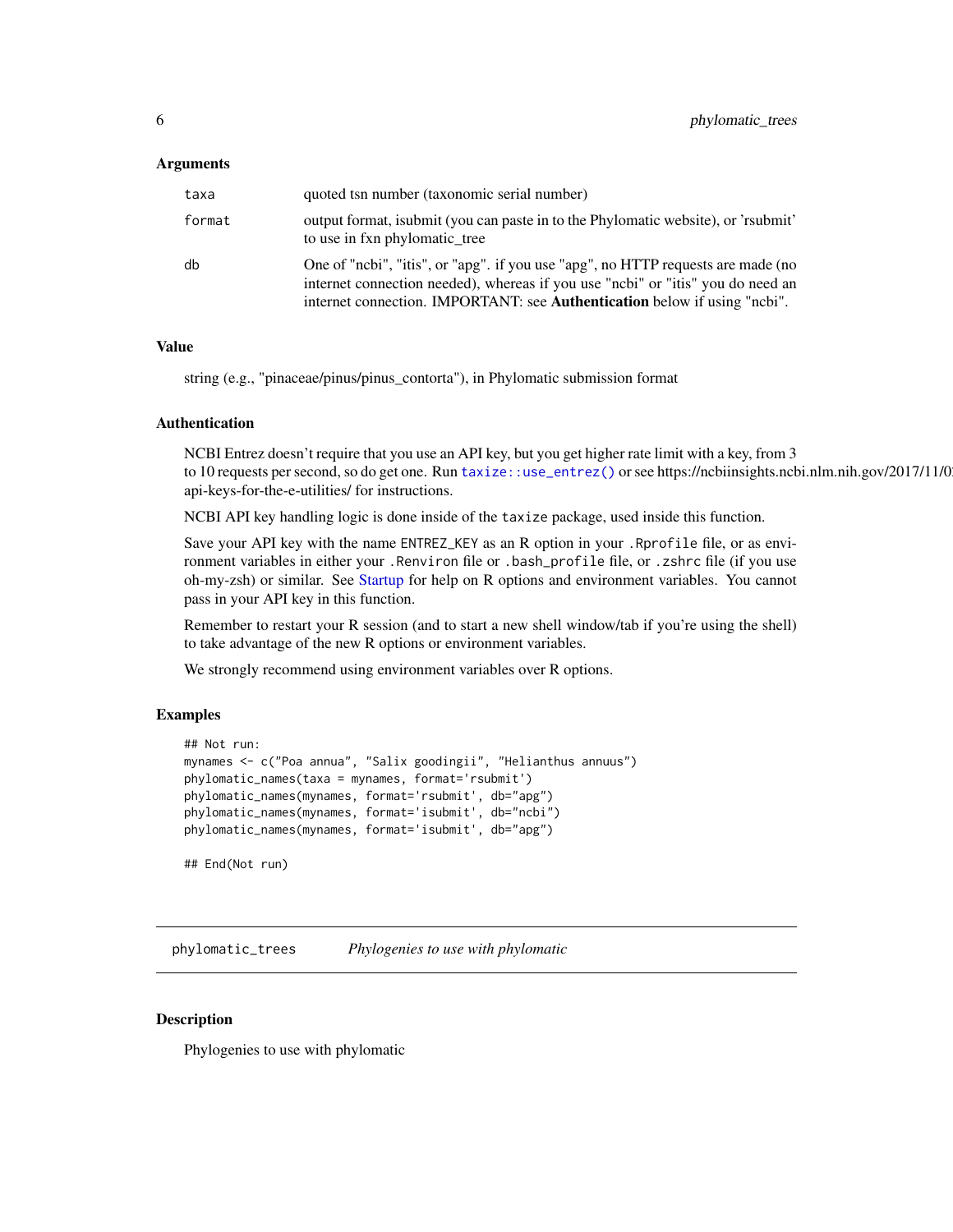#### <span id="page-6-0"></span>rbladj *z* 1999. godine 1999. godine 1999. godine 1999. godine 1999. godine 1999. godine 1999. godine 1999. godine 1999. godine 1999. godine 1999. godine 1999. godine 1999. godine 1999. godine 1999. godine 1999. godine 199

#### Format

A list with 4 character strings:

- R20120829 2401 tips, 1801 internal nodes
- binindaemonds2007 4510 tips, 2108 internal nodes
- zanne2014 31749 tips, 31748 internal nodes
- smith2011 55473 tips, 55338 internal nodes

#### Source

phylocom

#### rbladj *Run Phylocom's bladj from R*

#### Description

Run Phylocom's bladj from R

#### Usage

rbladj(tree, ages)

#### Arguments

| tree | (character/phylo) One of: phylogeny as a newick string (will be written to a<br>temp file) - OR path to file with a newick string - OR a an ape phylo object.<br>required. |
|------|----------------------------------------------------------------------------------------------------------------------------------------------------------------------------|
| ages | (data.frame/character) ages data.frame, or path to an ages file. required.                                                                                                 |

#### Details

uses [phylocomr::ph\\_bladj\(\)](#page-0-0) under the hood

#### Value

Newick formatted tree as phylo object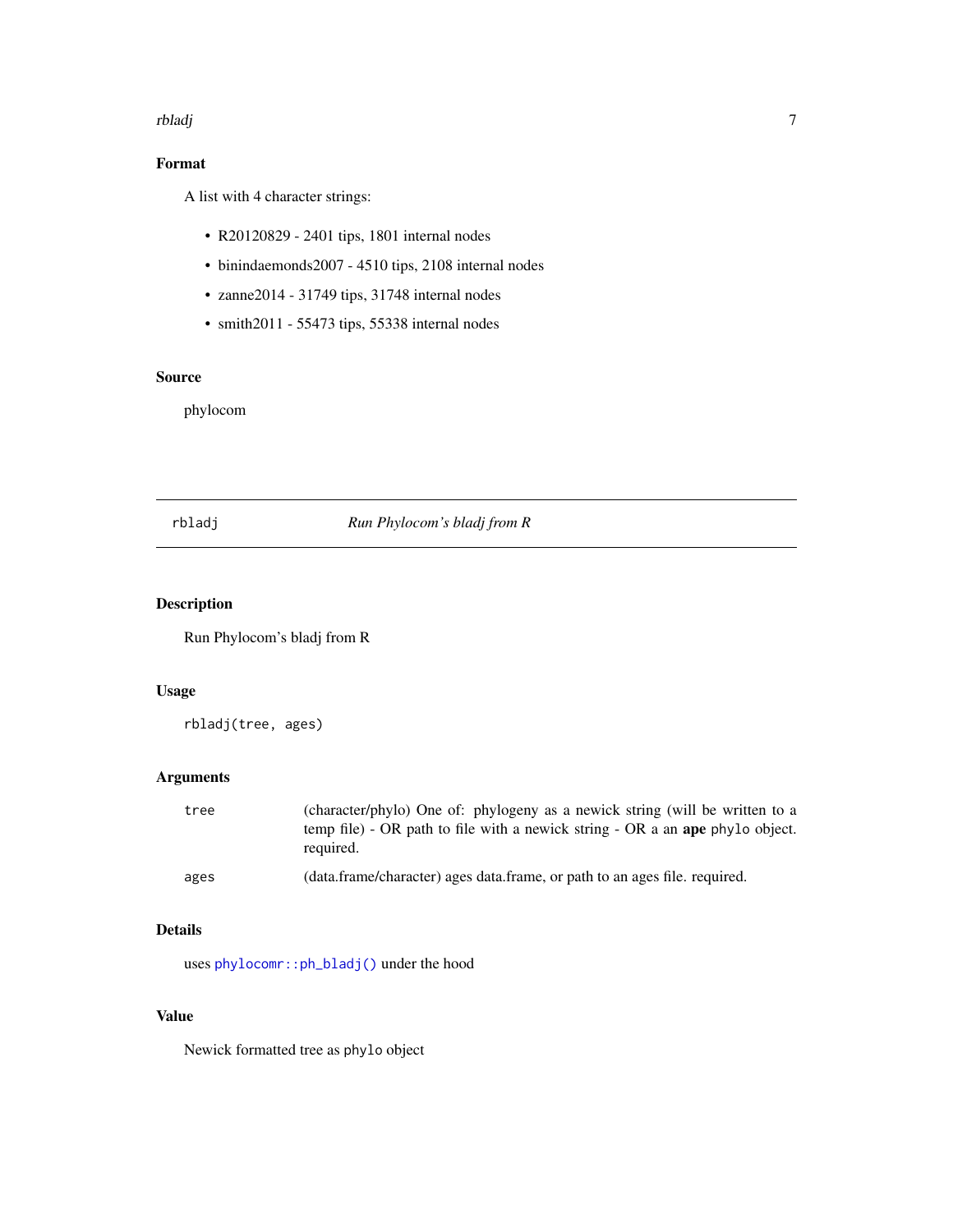#### Examples

```
## Not run:
library("phylocomr")
# make an ages data.frame
ages_df <- data.frame(
  a = c('malpighiales','eudicots','ericales_to_asterales','plantaginaceae',
        'malvids', 'poales'),
  b = c(81, 20, 56, 76, 47, 71))
# read phylogeny file as a string
phylo_file <- system.file("examples/phylo_bladj", package = "phylocomr")
phylo_str <- readLines(phylo_file)
# Run Bladj, returns phylo object
(x \le r bladj(tree = phylo_str, ages = ages_df))
# load ape and plot tree
library(ape)
plot(x)
## End(Not run)
```
tpl *Lookup-table for family, genus, and species names for ThePlantList gymnosperms*

#### Description

These names are from <http://www.theplantlist.org/>, collected on 2015-11-11, and are from version 1.1 of their data. This data is used in the function [phylomatic\\_names\(\)](#page-4-1)

#### Format

A data frame with 23,801 rows and 2 variables:

- family: family name
- genus: genus name

#### Source

<http://www.theplantlist.org/>

<span id="page-7-0"></span> $8$  tpl  $4$  tpl  $3$  tpl  $4$  tpl  $3$  tpl  $4$  tpl  $3$  tpl  $4$  tpl  $4$  tpl  $4$  tpl  $4$  tpl  $4$  tpl  $4$  tpl  $4$  tpl  $4$  tpl  $4$  tpl  $4$  tpl  $4$  tpl  $4$  tpl  $4$  tpl  $4$  tpl  $4$  tpl  $4$  tpl  $4$  tpl  $4$  tpl  $4$  tpl  $4$  tpl  $4$  t